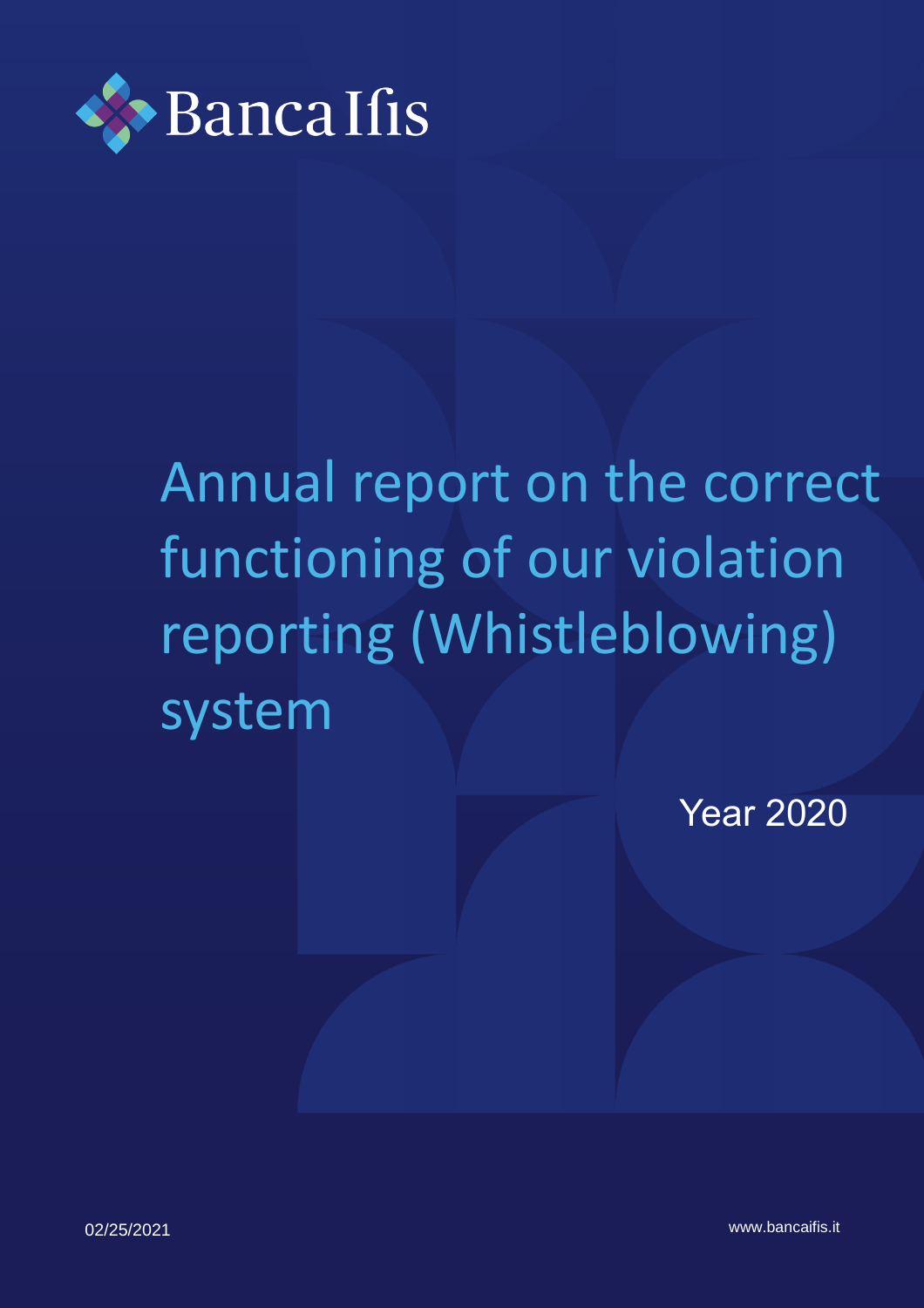

## Premise

As is known, Banca Ifis, as the Parent Company and in accordance with the law, with the regulatory provisions and with industry best practices, has defined its internal system aimed at allowing the Group's staff members, to report either acts or facts that may constitute a violation of the rules governing activities being carried out and / or even irregularities of a management nature, while ensuring the confidentiality of the reporting party's personal data and of the alleged responsible party for the violation.

This report has been prepared by the Internal Audit Manager of Banca Ifis in his capacity as head of internal systems for reporting violations, in application of the provisions of the Bank of Italy's provisions, contained in Circular 285/2013 "Supervisory provisions for Banks", where it is indicated that: "In compliance with the provisions of the regulations on the protection of personal data, the manager of the internal reporting systems draws up an annual report on the proper functioning of the internal reporting systems, containing aggregate information on the results of the activity carried out following the reports following the reports received, that it is approved by the corporate bodies and made available to the bank's staff. ".

## Operational Outline of the whistleblowing reporting system

The reporting system is regulated by the "Group Policy for the management of reports of violations (whistleblowing)", published on the company portal (IFIS4YOU). Said Policy governs, in particular, the reporting methods and channels and the procedure that is established when a report is made. In January 2021, the Policy was also updated with the aim of incorporating the guidelines issued with the 34th update of Circular no. 285 of the Bank of Italy. The key updates concern the following:

- Updated scope of company application of the Policy;
- Strengthening of the obligation to ensure confidentiality of information and of the name of the reporting party:
- Introduction of the terms for the cancellation of reports;
- Establishment of a reports register.

Personnel can alternatively use one of the following reporting options:

- 1. e-mail service (signalingviolation@bancaifis.it) dedicated to receiving violation reports. This e-mail address is accessed only by the Internal Audit Manager of Banca Ifis;
- 2. Postal service (or internal mail). Reports must be sent in a sealed envelope with the wording "STRICTLY CONFIDENTIAL" and must be addressed to the Head of Internal Audit of Banca Ifis;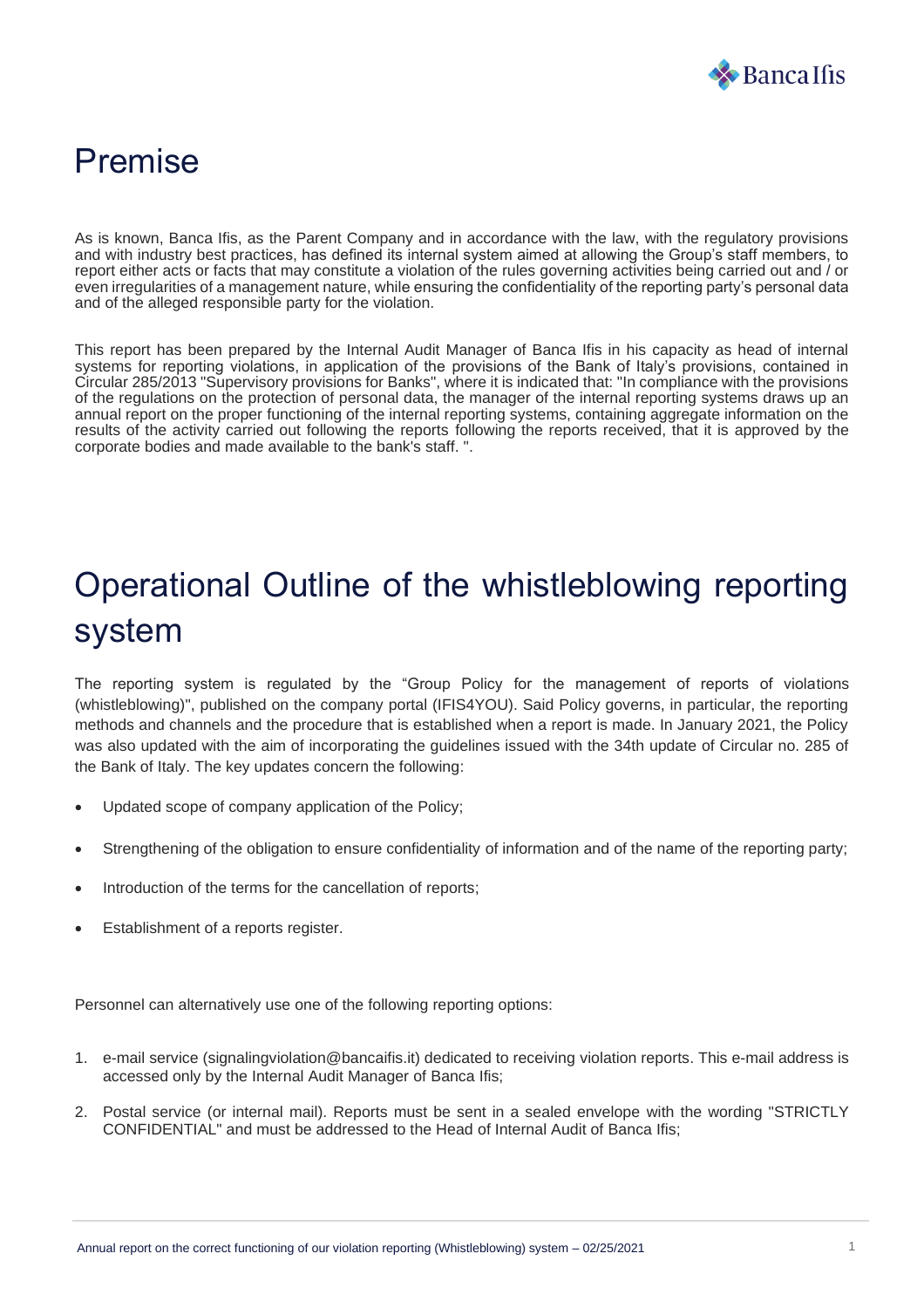

- 3. Specific application for whistleblowing accessible both from the company portal (IFIS4YOU) and from the institutional website (www.bancaifis.it). Management of this application is reserved to theBanca Ifis' Internal Audit Manager;
- 4. Delivery in person by the reporting party to the Banca Ifis' Internal Audit Manager.

During 2020, no problems were found regarding the correct functioning of the internal reporting systems and recent checks on the availability of the e-mail service and application whistleblowing were successful. It should be noted that during the year the system of reporting of violations was reinforced with the following measures:

- Actions aimed at increasing awareness / training on Whistleblowing issues in favor of the network agents; in particular, Compliance has integrated the material used for the training sessions provided to Agents 115 Tulps, establishing, likewise, an extension of the same training activities to the network of agents in financial activity, starting from 2021 (4 slides and 3 multiple choice questions planned).
- Updating of the web platform and the activation of new IT monitoring mechanisms; in particular, both the Linux Ubuntu operating system and the Globaleaks application have been updated to the latest version available (4.0.32). Whistleblowing server monitoring has been configured with the centralized tool used in the Bank (Zabbix) and Information Security has activated a second monitoring tool external service (UpTime).

Finally, it should be noted that as of February 2021 the Farbanca<sup>1</sup> violation reporting system has been centralized in the Parent Company.

## Reports received - year 2020

Number of reports received, divided by admissible and inadmissible:

| <b>Reports Received</b> | Admissible | Inadmissible |
|-------------------------|------------|--------------|
|                         |            |              |

Number of reports broken down by company and by level of severity:

<sup>1</sup> *Company attributable to the Banca Ifis Group and included within the perimeter of the Group Policy for the management of violations reporting, effective as of December 9<sup>th</sup>, 2020.*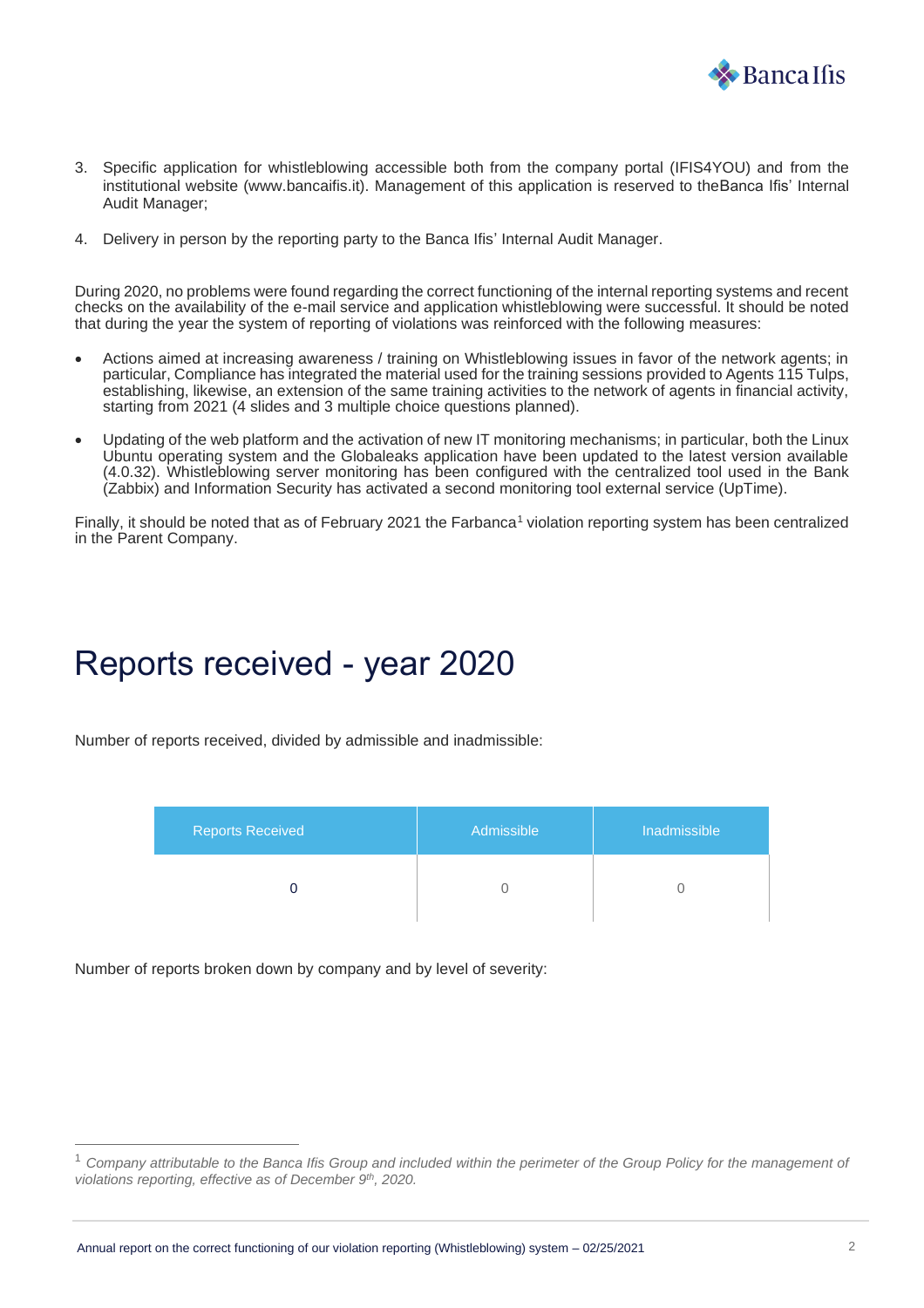

| Company             | <b>High</b>  | Medium      | Low          |
|---------------------|--------------|-------------|--------------|
| <b>Banca Ifis</b>   | $\mathbf 0$  | $\mathbf 0$ | $\mathsf{O}$ |
| Capitalfin          | $\mathbf 0$  | $\mathbf 0$ | $\mathsf{O}$ |
| Credifarma          | $\mathbf 0$  | $\mathbf 0$ | $\mathbf 0$  |
| Ifis Finance Sp Zoo | $\mathbf 0$  | $\mathbf 0$ | $\mathsf{O}$ |
| Ifis Npl Servicing  | $\mathbf 0$  | $\mathbf 0$ | $\mathsf{O}$ |
| Ifis Npl            | $\mathbf 0$  | $\mathbf 0$ | $\mathbf 0$  |
| Farbanca            | $\mathcal O$ | $\mathbf 0$ | $\mathsf{O}$ |
| Ifis Rental Service | $\mathbf 0$  | $\mathbf 0$ | $\mathsf{O}$ |

Given the absence of reports, no action was deemed necessary.

Angelo Ferracchiati

*Manager of Internal Reporting Systems*

Banca Ifis S.p.A.